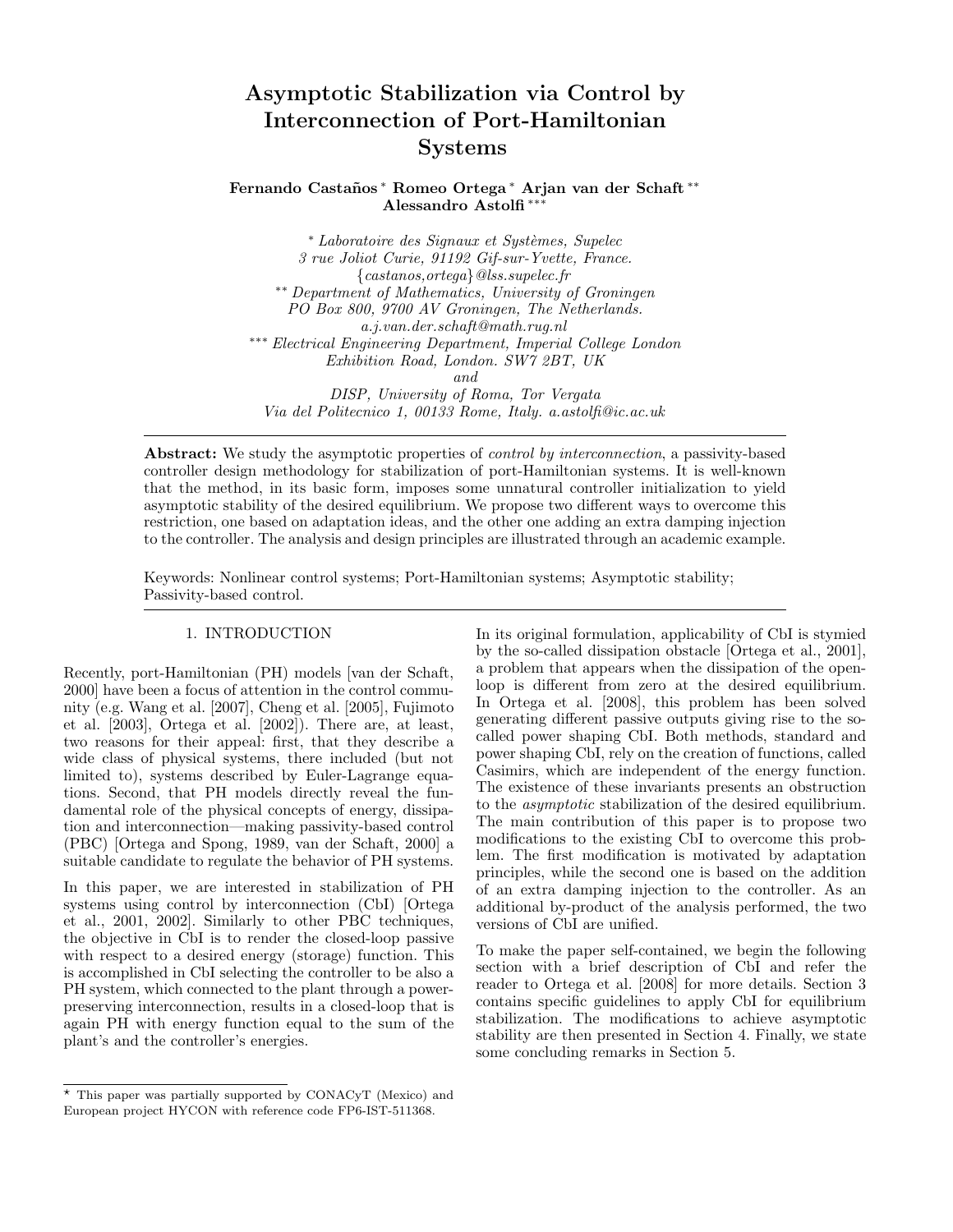Notation The arguments of the functions are omitted once they are defined and there is no possibility of confusion. All vectors defined in the paper are column vectors, even the gradient of a scalar function, denoted with the operator  $\overline{\nabla} \triangleq \frac{\partial}{\partial x}$ . We also define  $\nabla^2 \triangleq \frac{\partial^2}{\partial x^2}$ . Given a vector x and a matrix  $K = K^{\top} > 0$ , ||x|| denotes the Euclidean norm and  $||x||_K$  the norm  $x^\top Kx$ .

# 2. PRELIMINARIES

Although this note deals with PH systems [van der Schaft, 2000] only, it will be useful to consider first a general nonlinear system

$$
\begin{array}{rcl}\n\dot{x} &= f(x) + g(x)u, \\
y &= h(x)\n\end{array} \tag{1}
$$

where  $x \in \mathbb{R}^n$  is the state,  $u \in \mathbb{R}^m$  is the input and  $y \in \mathbb{R}^m$ is the output, with  $m \leq n$ . The functions f, g and h are smooth and of appropriate dimensions and the matrix  $q$  is full rank, uniformly in  $x$ .

#### 2.1 Cyclo-passivity

Definition 1. System  $(1)$  is said cyclo-passive if there exists a differentiable function  $H : \mathbb{R}^n \to \mathbb{R}$  (called the storage function) that satisfies the power balance inequality

$$
\dot{H} \le y^\top u \tag{2}
$$

when evaluated along the trajectories of (1).

Recall that a system is passive if  $(2)$  holds and H is bounded from below. Because of this additional restriction, every passive system is cyclo-passive but the converse is not true. In terms of energy exchange, cyclo-passive systems exhibit a net absorption of energy along *closed* trajectories [Hill and Moylan, 1980], while passive systems absorb energy along any trajectory that starts from a state of minimal energy  $x(0) = \arg \min H(x)$ .

According to Hill-Moylan's Theorem [Hill and Moylan, 1980], system (1) is cyclo-passive (with storage function  $H(x)$  if and only if, for some  $q \in \mathbb{N}$ , there exists a function  $l : \mathbb{R}^n \to \mathbb{R}^q$  such that

$$
\nabla H^{\top} f = -\|l\|^2 \tag{3a}
$$

$$
h = g^{\top} \nabla H. \tag{3b}
$$

Setting the dissipation  $d \triangleq ||l||^2$  and differentiating H leads to the power balance

$$
\dot{H} = y^\top u - d \,. \tag{4}
$$

We now focus on PH systems

$$
\Sigma: \begin{cases} \dot{x} = F\nabla H + gu \\ y = g^\top \nabla H \end{cases} \tag{5}
$$

where  $F: \mathbb{R}^n \to \mathbb{R}^{n \times n}$ , with  $F + F^{\top} \leq 0$ . It can be easily verified that (5) is cyclo-passive with storage function  $H$ and dissipation  $d \triangleq -\nabla H^{\top} F \nabla H$ .

For future reference let us compute the assignable equilibria of (5) as the elements of the set

$$
\mathcal{E}_x \triangleq \left\{ x \mid g^\perp F \nabla H = 0 \right\} , \qquad (6)
$$

with  $g^{\perp} : \mathbb{R}^n \to \mathbb{R}^{(n-m)\times n}$  a full rank left-annihilator of  $g$ , that is,  $g^{\perp}g = 0$  and rank  $g = n - m$ . Associated to each

 $x_{\star} \in \mathcal{E}_x$  there is a uniquely defined constant control given by

$$
u_{\star} \triangleq -g^{+}(x_{\star})F(x_{\star})\nabla H(x_{\star}), \qquad (7)
$$

where  $g^+$  is the Moore-Penrose pseudo-inverse of g, that is,  $g^{\dagger} \triangleq [g^{\top}g]^{-1}g^{\top}$ . Note that  $g^{\dagger}$  is well-defined since g is assumed full rank, implying that the inverse of  $g<sup>T</sup>g$  always exists.

#### 2.2 Example

The system described by

$$
\begin{pmatrix} \dot{x}_1 \\ \dot{x}_2 \end{pmatrix} = \begin{pmatrix} -\frac{1}{2}x_1 + x_2 \\ -x_2^2 \end{pmatrix} + \begin{pmatrix} \frac{1}{2} - x_2^2 \\ x_2^3 \end{pmatrix} u \tag{8}
$$

can be written in the PH form (5) with

$$
F = \begin{pmatrix} -\frac{1}{2} & x_2 \\ 0 & -x_2^2 \end{pmatrix} , \quad H = \frac{1}{2}x_1^2 + x_2 , \quad g = \begin{pmatrix} \frac{1}{2} - x_2^2 \\ x_2^3 \end{pmatrix}
$$
 (9)

and output

$$
y = g^{\top} \nabla H = x_1 \left( \frac{1}{2} - x_2^2 \right) + x_2^3.
$$

Notice that equation (4) does not yield any information about the stability of the open-loop equilibrium  $(0, 0)$ , since  $H$  is not bounded from below. Actually, it can be readily seen that with  $u = 0$  the equilibrium is unstable and that the trajectories of the open-loop system exhibit finite escape time. Moreover, the origin can not be stabilized by any continuous feedback.

The set of assignable equilibria for this system is

$$
\mathcal{E}_x = \{(x_1, x_2) \mid x_2^2(1 - x_1 x_2) = 0\} \ . \tag{10}
$$

## 2.3 Control by interconnection

In CbI a PH controller of the form

$$
\Sigma_{\rm c} : \begin{cases} \dot{\xi} = u_{\rm c} \\ y_{\rm c} = \nabla H_{\rm c}(\xi) \end{cases} \tag{11}
$$

is proposed, where  $\xi \in \mathbb{R}^m$  is the state of the controller,  $u_c, y_c$  are the input and the output of the controller, respectively, and  $H_c : \mathbb{R}^m \to \mathbb{R}$  is a to-be-designed controller storage function. See Ortega et al. [2008], van der Schaft [2000] for a justification of this choice of controller structure.

Control by interconnection comes in two basic variants. In the standard version,  $\Sigma$  and  $\Sigma_c$  are coupled using the classical unitary feedback power-preserving interconnection

$$
\Sigma_I: \left\{ \begin{pmatrix} u \\ u_c \end{pmatrix} = \begin{pmatrix} 0 & -1 \\ 1 & 0 \end{pmatrix} \begin{pmatrix} y \\ y_c \end{pmatrix} + \begin{pmatrix} v \\ 0 \end{pmatrix} \right., \qquad (12)
$$

where  $v$  is a new virtual input.<sup>1</sup> It is well-known [van der Schaft, 2000] that the PH structure is invariant under power-preserving interconnection; this pattern leading to the interconnected PH system

$$
\Sigma_{\text{Ts}} : \begin{cases} \begin{pmatrix} \dot{x} \\ \dot{\xi} \end{pmatrix} = \begin{pmatrix} F & -g \\ g^\top & 0 \end{pmatrix} \nabla H_{\text{T}} + \begin{pmatrix} g \\ 0 \end{pmatrix} v \\ y_{\text{Ts}} = \begin{pmatrix} g^\top & 0 \end{pmatrix} \nabla H_{\text{T}} \end{cases} \tag{13}
$$

 $1$  We recall that an interconnection of PH systems is power preserving if it satisfies  $y^\top u + y_c^\top u_c = y^\top v$ .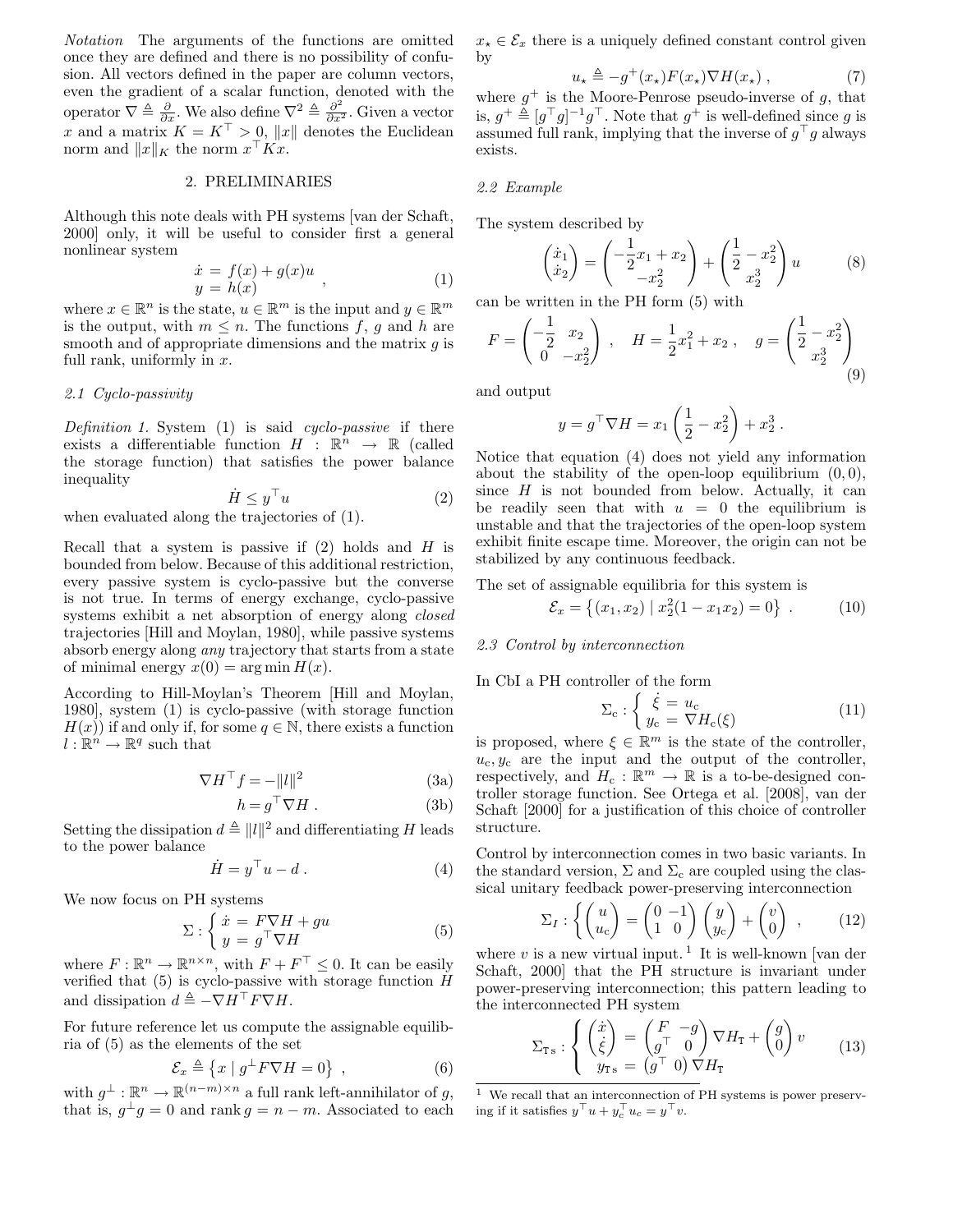with

$$
H_{\mathbf{T}}(x,\xi) \triangleq H(x) + H_{\mathbf{c}}(\xi) \tag{14}
$$

the new total energy.

A new version of CbI has been recently introduced in Ortega et al. [2008] that, being related to the power shaping procedure of Ortega et al. [2003], is called power shaping CbI. In this case,  $F$  is assumed to be non-singular and a modified PH system with a new passive output is generated as

$$
\Sigma_{\rm ps}: \begin{cases} \dot{x} = F \nabla H + gu \\ y_{\rm ps} = -g^{\top} F^{-\top} (F \nabla H + gu) \end{cases} \tag{15}
$$

Noticing that  $y_{\text{ps}} = -g^{\top}F^{-\top}\dot{x}$  it is easy to show [Ortega et al., 2003] that (15) satisfies  $\dot{H} \leq u^{\top} y_{\text{ps}}$ . The interconnection is then given by  $\sqrt{2}$ 

$$
\Sigma_{Ips} : \left\{ \begin{pmatrix} u \\ u_c \end{pmatrix} = \begin{pmatrix} 0 & -1 \\ 1 & 0 \end{pmatrix} \begin{pmatrix} y_{ps} \\ y_c \end{pmatrix} + \begin{pmatrix} v \\ 0 \end{pmatrix} \right\}, \qquad (16)
$$

that yields the PH closed-loop system <sup>2</sup>

$$
\Sigma_{\text{TPs}} : \begin{cases} \begin{pmatrix} \dot{x} \\ \dot{\xi} \end{pmatrix} = \begin{pmatrix} F & -g \\ -g^\top F^{-\top} F & g^\top F^{-\top} g \end{pmatrix} \nabla H_{\text{T}} + \\ &+ \begin{pmatrix} g \\ -g^\top F^{-\top} g \end{pmatrix} v & (17) \\ y_{\text{TPs}} = \begin{pmatrix} g^\top - g^\top F^{-1} g \end{pmatrix} \nabla H_{\text{T}} \end{cases}
$$

So far, we have constructed interconnected systems which are cyclo-passive with storage function  $H<sub>T</sub>$ . Since  $H<sub>c</sub>$  can be modified at will, it seems reasonable to use it to "shape" the total storage function. We are interested in shaping  $H<sub>T</sub>$  along the x coordinates, but unfortunately,  $H<sub>c</sub>$  is a function of  $\xi$ , so this idea cannot be applied directly. One way to get around this, is to relate x and  $\xi$  in the following way.

Assumption 2. There exist a differentiable mapping  $C$ :  $\mathbb{R}^n \to \mathbb{R}^m$ , the Jacobian of which has rank m and at least one of the following conditions is satisfied.

(1) (Standard CbI)

$$
\begin{pmatrix} g^{\top} \\ F \end{pmatrix} \nabla C = - \begin{pmatrix} 0 \\ g \end{pmatrix} . \tag{18}
$$

(2) (Power shaping CbI) det  $F(x) \neq 0$  and

$$
F\nabla C = -g \tag{19}
$$

Assumption 2 is made throughout the paper. That is, it is assumed that, for the given  $F$  and  $g$ , a solution of the partial differential equations (18) or (19) is known. Also, to simplify the presentation, it is assumed that  $F$  is full rank. The power shaping CbI presented above is called "Basic CbI-PS" in Ortega et al. [2008], in that paper we present another version of CbI that generates a new, full rank, matrix to replace F.

In Ortega et al. [2008] it is shown that condition 1 (resp., 2) of Assumption 2 ensures that, for any  $\kappa \in \mathbb{R}^m$ , the

$$
\begin{aligned} \left(x^{\top} \xi^{\top}\right) \begin{pmatrix} F & -g \\ -g^{\top}F^{-\top}F & g^{\top}F^{-\top}g \end{pmatrix} \begin{pmatrix} x \\ \xi \end{pmatrix} &= \\ &= (x - F^{-1}g\xi)^{\top}F(x - F^{-1}g\xi) \leq 0 \,. \end{aligned}
$$

manifolds  $\mathcal{M}_{\kappa} = \{(x,\xi) | C(x) - \xi = \kappa \}$  are invariant <sup>3</sup> under the flow of the system  $(13)$  (resp.,  $(17)$ ). As discussed in van der Schaft [2000], Ortega et al. [2001, 2008], and also shown below, the construction of this, so-called, *Casimir* function  $C(x)$ –ξ is the key step of CbI that allows to shape the storage function in the state coordinates  $x$ . In order to reveal this property and, at the same time, provide a unified framework to study both versions of CbI, we find it convenient to define the PH system

$$
\Sigma_{\mathbf{T}} : \begin{cases} \begin{pmatrix} \dot{x} \\ \dot{\xi} \end{pmatrix} = F_{\mathbf{T}} \nabla H_{\mathbf{T}} + g_{\mathbf{T}} v \\ y_{\mathbf{T}} = g_{\mathbf{T}}^{\top} \nabla H_{\mathbf{T}} \end{cases} \tag{20}
$$

where

$$
F_{\mathbf{T}} \triangleq \left(\frac{I}{\nabla C^{\top}}\right)(F - g), g_{\mathbf{T}} \triangleq \left(\frac{I}{\nabla C^{\top}}\right)g.
$$
 (21)

Notice that (20) describes the behavior of both closed-loop systems,  $(13)$  and  $(18)$ , or  $(17)$  and  $(19)$ . In the sequel we deal only with (20) in the understanding that, depending on which condition of Assumption 2 is satisfied, we are referring to either one of the CbI controllers.

The proposition below opens the possibility of creating appropriate storage functions that can be shaped along  $x$ . Proposition 3. The PH system (20) is cyclo-passive with storage function

$$
W(x,\xi) \triangleq H_{\mathbf{T}}(x,\xi) + \Phi(C(x) - \xi), \tag{22}
$$
  
for any differentiable  $\Phi : \mathbb{R}^m \to \mathbb{R}$ .

**Proof.** Compute  $\dot{W} = \dot{H}_{\text{T}} + \dot{\Phi}$ . Since  $\Sigma_{\text{T}}$  is cyclopassive with storage function  $H_T$  and dissipation  $d_T \triangleq$  $-\nabla H_{\text{T}}^{\top} F_{\text{T}} \nabla H_{\text{T}}$ , we have

$$
\dot{W} = v^{\top} y_{\text{T}} - d_{\text{T}} + \nabla^{\top} \Phi \left( \nabla C^{\top} - I \right) \begin{pmatrix} \dot{x} \\ \dot{\xi} \end{pmatrix}
$$

$$
= v^{\top} y_{\text{T}} - d_{\text{T}}
$$

where the last equality follows from (20), (21) and

$$
\left(\nabla C^{\top} - I\right) \begin{pmatrix} I \\ \nabla C^{\top} \end{pmatrix} = 0.
$$

## $\Box$

#### 3. STABILIZATION

In this section we show how Proposition 3 can be used for stabilization of an arbitrary element of the assignable equilibrium set  $\mathcal{E}_x$ , defined in (6). We propose functions  $H_c$  and  $\Phi$  and give conditions on C that ensure the stabilization requirement.

As a first step, define the set of admissible equilibria  $\mathcal E$  for the system  $(20)$  in open-loop (i.e., with  $v = 0$ ). According to (20) and (21)

$$
\mathcal{E} = \{(x,\xi) | F\nabla H - g\nabla H_c = 0\} .
$$
 (23)

In the previous section it has been shown that  $W$  satisfies

$$
\dot{W} = y_{\mathbf{T}}^{\top} v - d_{\mathbf{T}} . \qquad (24)
$$

with  $d_T \geq 0$ . It follows from standard Lyapunov theory that if W has a strict minimum at a point  $(x_*,\xi_*) \in \mathcal{E}$ and we set  $v = 0$ , then  $(x_\star, \xi_\star)$  is stable. Our goal is thus,

<sup>&</sup>lt;sup>2</sup> To verify that it is indeed PH, notice that for any x and  $\xi$ ,

<sup>&</sup>lt;sup>3</sup> That is,  $C(x(t)) - \xi(t) = C(x_0) - \xi_0 \forall t$ , where  $(x_0, \xi_0) \triangleq$  $(x(0), \xi(0)).$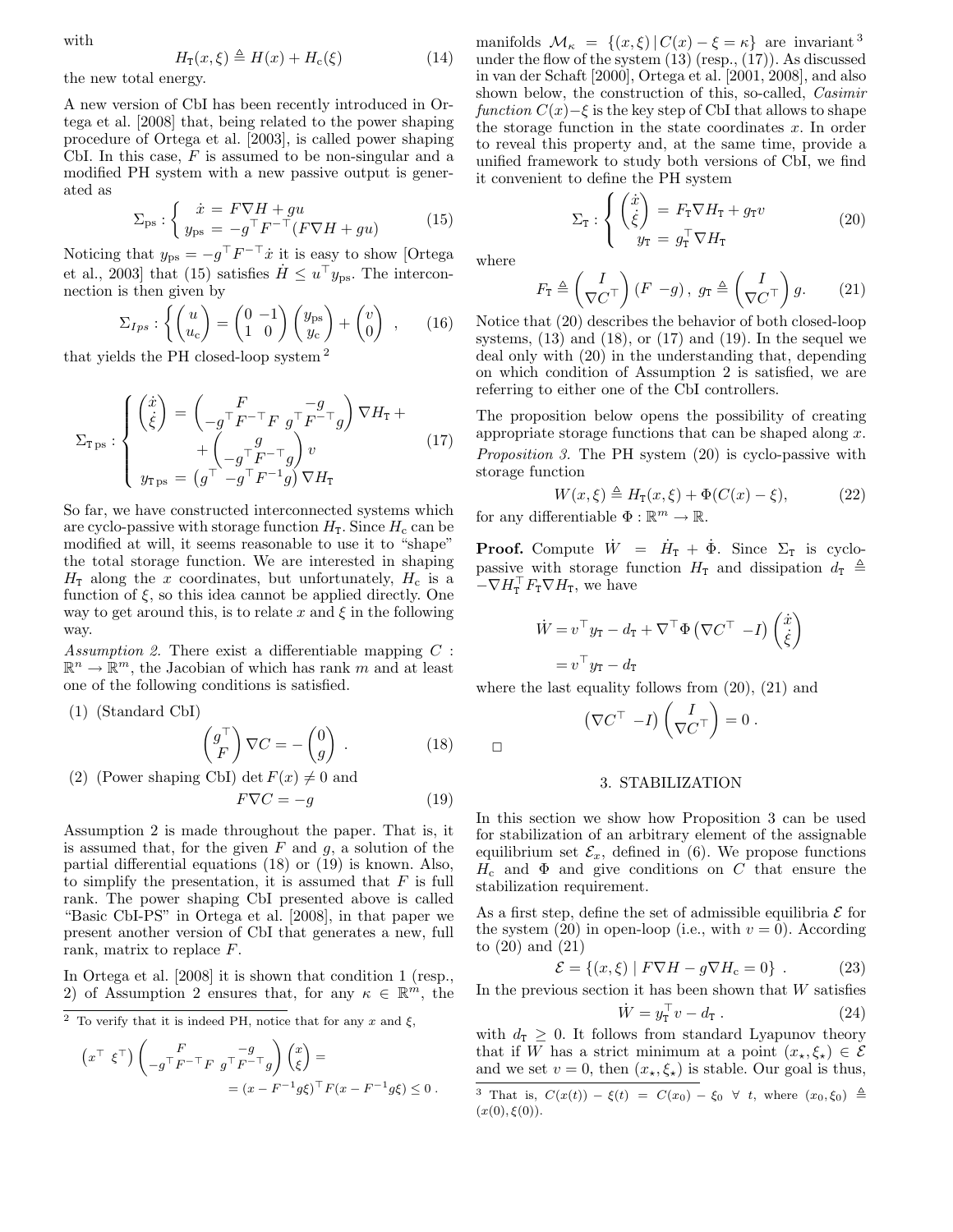to find appropriate  $\Phi$  and  $H_c$ , and impose conditions on C, such that

$$
(x_{\star}, \xi_{\star}) = \arg\min W(x, \xi) . \tag{25}
$$

Clearly, negativity of  $\dot{W}$  can be reinforced by setting

$$
v = -K_{\rm v} y_{\rm T} ,\quad K_{\rm v} = K_{\rm v}^{\rm T} > 0 . \tag{26}
$$

This damping injection (also called  $L_gV$ ) approach is usually adopted in PBC to try make the equilibrium asymptotically stable, which is the case if  $y_T$  is a detectable output [van der Schaft, 2000]. Unfortunately, we will show below that the latter condition is not satisfied for CbI and we must adopt another strategy, which will be presented in Section 4. But first we propose a solution to the problem of stabilization of an arbitrary element of  $\mathcal{E}_x$ .

## 3.1 Stabilization of assignable equilibria

*Proposition 4.* Consider  $\Sigma$ <sub>T</sub> given by (20) with  $v = 0$ . Fix any point  $x_{\star} \in \mathcal{E}_x$  and compute the corresponding  $u_{\star}$ via (7). Let

$$
H_{\rm c} = \frac{1}{2} \left\| \xi - K_{\rm c}^{-1} u_{\star} \right\|_{K_{\rm c}}^2, \qquad (27)
$$

where  $K_c = K_c^{\top} > 0$  and select

$$
\Phi(\eta) = -u_\star^\top \eta \ .
$$

Then  $(x_*, 0)$  is an equilibrium of the closed-loop system (20), that is,  $(x_*,0) \in \mathcal{E}^{4}$  Furthermore,  $(x_*,0)$  is a stable equilibrium if

$$
\nabla^2 H(x_\star) - \sum_{i=1}^m u_{\star i} \nabla^2 C_i(x_\star) > 0.
$$
 (28)

**Proof.** First we prove that  $(x_*,0) \in \mathcal{E}$ . From Assumption (2) we have that

$$
F\nabla C = -g \tag{29}
$$

Consequently,  $\nabla C^{\perp} = g^{\perp} F$  (recall that  $\det F \neq 0$ ) and (6) can be written as

$$
\mathcal{E}_x = \left\{ x \mid g^\perp F \nabla H = 0 \right\} = \left\{ x \mid \nabla C^\perp \nabla H = 0 \right\} ,
$$

while the set of admissible equilibria for the closed-loop system (20), given in (23), can be written as

$$
\mathcal{E} = \{(x,\xi) \mid F\nabla H - g\nabla H_c = 0\}
$$
  
=  $\{(x,\xi) \mid \nabla H + \nabla C\nabla H_c = 0\}$   
=  $\{(x,\xi) \mid \nabla C^{\perp} \nabla H = 0, \nabla H_c = -\nabla C^{\dagger} \nabla H\}$  (30)

where we have used (29) and det  $F \neq 0$  in the second identity and Lemma 2 of Ortega et al. [2008] to establish the last identity. Now, from (29) it can be seen that  $\nabla C^+ = -(g^{\top}g)^{-1}g^{\top}F$ , therefore

 $\mathcal{E} = \left\{ (x, \xi) \mid \nabla C^{\perp} \nabla H = 0, \ \nabla H_{\rm c} = (g^{\top} g)^{-1} g^{\top} F \nabla H \right\}.$ To prove that  $(x_*,0) \in \mathcal{E}$  for any  $x_* \in \mathcal{E}_x$  we note, from the definition of  $H_c$ , that  $\nabla H_c(0) = -u_{\star}$ , with  $u_{\star}$  given in (7). The implication

$$
g^{\perp} F \nabla H = 0
$$
 and  $g \nabla H_c = gg^{\perp} F \nabla H$   
 $\implies F \nabla H - g \nabla H_c = 0$ 

is then easily established.

We now prove that  $(x_*,0) = \arg \min W(x,\xi)$  by verifying the conditions  $\nabla W(x_{\star},0) = 0$  and  $\nabla^2 W(x_{\star},0) > 0$ .

Let  $A \triangleq \{(x,\xi) | \nabla W = 0\}$  be the set of extrema of W. From (22) and (14) one obtains

$$
\mathcal{A} = \{(x,\xi) | \nabla H + \nabla C \nabla H_c = 0, \nabla H_c = \nabla \Phi \}.
$$

Using the definitions of  $\Phi$  and  $H_c$  and the second equation in (30) we conclude that  $(x_*,0) \in \mathcal{A}$  is equivalent to  $(x_\star, 0) \in \mathcal{E}.$ 

It has been shown above that for all  $x_{\star} \in \mathcal{E}_x$ ,  $(x_{\star}, 0) \in$ A. We now give conditions under which they are minimum points. Some simple calculations proceeding from  $W(x,\xi) = H(x) + \frac{1}{2} ||\xi - K_c^{-1}u_{\star}||$ 2  $\sum_{K_c}^2 - u_*^{\top} [C(x) - \xi],$  yield the Hessian

$$
\nabla^2 W = \begin{pmatrix} \nabla^2 H - \sum_{i=1}^m u_{\star i} \nabla^2 C_i & 0 \\ 0 & K_c \end{pmatrix} ,
$$

from which we conclude that the equilibrium  $(x_*, 0)$  is stable if (28) holds.<sup>5</sup>  $\Box$ 

3.2 Example (continued)

The function  $C(x) = x_1 + \frac{1}{2}x_2^2$  satisfies (19) for system  $(5)$ ,  $(9)$ , that is,

$$
F\nabla C = \begin{pmatrix} -\frac{1}{2} & x_2 \\ 0 & -x_2^2 \end{pmatrix} \begin{pmatrix} 1 \\ x_2 \end{pmatrix} = \begin{pmatrix} -\frac{1}{2} + x_2^2 \\ -x_2^3 \end{pmatrix} = -g.
$$

The matrix  $F$  is non-singular everywhere except at the line  $x_2 = 0$ , that will be ruled out of the analysis. Since Condition 2 of Assumption 2 is satisfied we apply power shaping CbI.

Because of the assignable equilibria set (10), we consider equilibria of the form  $x_{\star} = \text{col}(x_{1\star}, \frac{1}{x_{1\star}})$ , with  $x_{1\star} \in \mathbb{R} \setminus \mathbb{R}$  ${0}$ . Remark that  $u_\star = x_{1\star}$ .

Since the Hessians of  $H$  and  $C$  are

$$
\nabla^2 H = \begin{pmatrix} 1 & 0 \\ 0 & 0 \end{pmatrix} \quad \text{and} \quad \nabla^2 C = \begin{pmatrix} 0 & 0 \\ 0 & 1 \end{pmatrix} ,
$$

condition (28) is satisfied if and only if  $u_{\star} < 0$ . Then, applying Proposition 4, any point of the form  $(x_{1\star}, \frac{1}{x_{1\star}}), x_{1\star} < 0$ , is stabilized by the controller

$$
\dot{\xi} = -\nabla C^{\top} g \nabla H_c + \nabla C^{\top} F \nabla H \nu = -\nabla H_c .
$$

#### 4. MAIN RESULT: ASYMPTOTIC STABILITY

In Subsection 2.3 we have proposed to shape the storage function (along the state  $x$ ) via generation of the invariant manifolds  $\mathcal{M}_{\kappa} = \{(x,\xi) | C(x) - \xi = \kappa\}.$  Unfortunately, the latter poses the following problem. Suppose the system starts at an arbitrary initial condition  $(x_0, \xi_0)$ . There is no reason why the desired equilibrium  $(x_{\star}, \xi_{\star})$  should satisfy

$$
C(x_{\star}) - \xi_{\star} = C(x_0) - \xi_0. \tag{31}
$$

One way to fulfill (31) is to initialize the controller at the value  $\xi_0$  that puts the system in the proper invariant manifold. This approach is simple but the dependence on the initial conditions makes it highly non-robust. In

<sup>&</sup>lt;sup>4</sup> Later on, we will exploit the possibility of setting the equilibrium at points other that  $(x_{\star}, 0)$ .

<sup>&</sup>lt;sup>5</sup> Sure,  $\nabla^2 W > 0$  is only a sufficient condition for local optimality. Nevertheless, it is not a very conservative one in the sense that given (27), a necessary condition is  $\nabla^2 W \geq 0$ .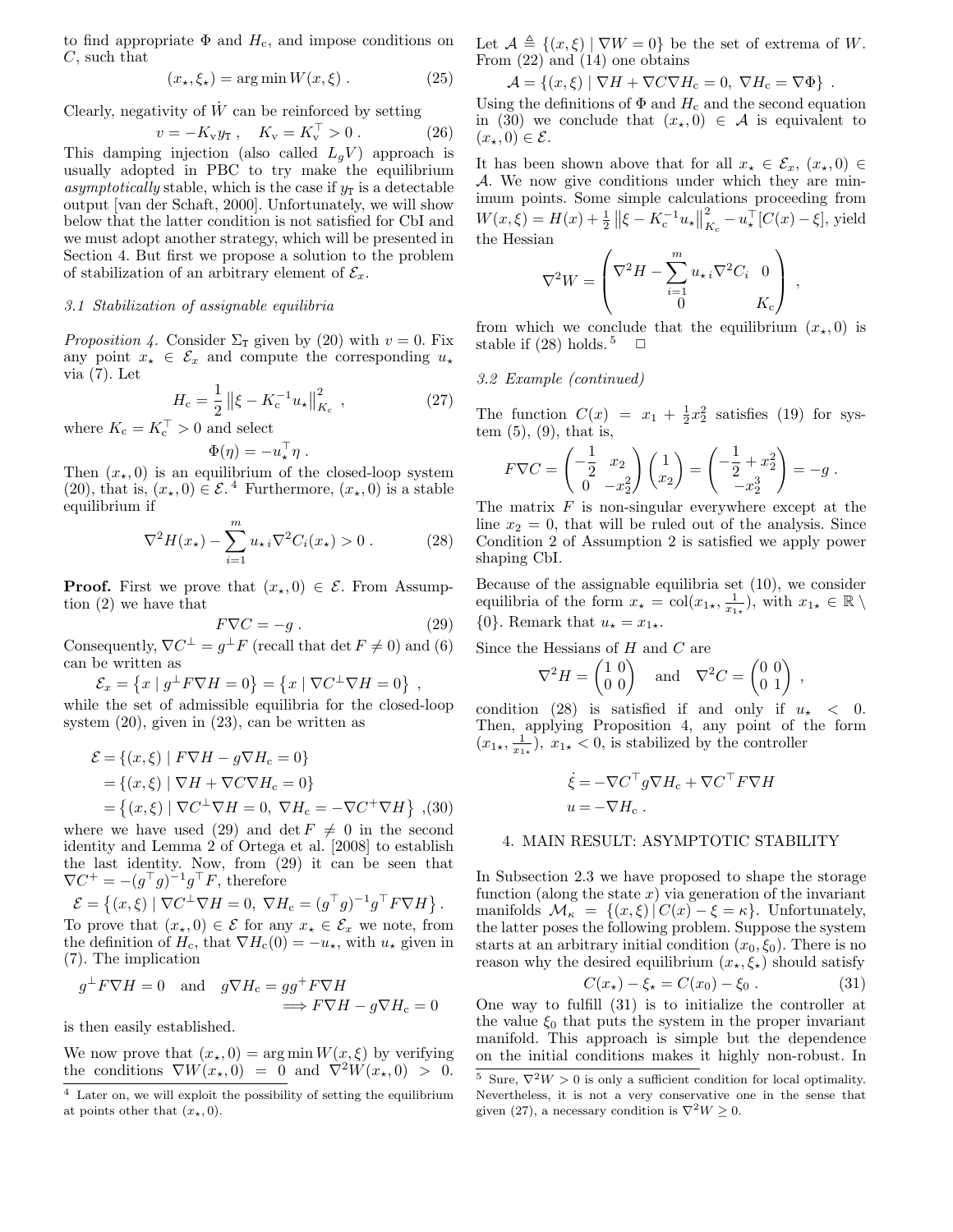

Fig. 1. The invariant manifold  $\mathcal{M}_0$ , the equilibria locus  $\mathcal E$ and the simulated response.

general,  $(x_{\star},\xi_{\star})$  does not belong to the orbit of the solution starting at  $(x_0, \xi_0)$ , hence the output  $y_T$  is not detectable, and the desired equilibrium might be stable but not asymptotically stable even with the damping injection (26).

Our main contribution is to present two alternative solutions to the problem. Before giving these results let us take a closer look at our example to get a clearer picture of the role of the Casimir function.

#### 4.1 Example (continued)

Suppose that we want to stabilize the point  $(-1, -1, 0)$ , so that  $u_\star = x_{1\star} = -1$ . By setting  $K_c = 1$ , the Lyapunov function is

$$
W(x,\xi) = H(x) - u_{\star}^{T}(C(x) - \xi) + H_{c}(\xi)
$$
  
=  $\frac{1}{2} [(x_{1} + 1)^{2} + (x_{2} + 1)^{2} + \xi^{2}] - \frac{1}{2}$ ,

the level sets of which are spheres centered at  $(-1, -1, 0)$ .

Suppose, further, that the system is initially at  $(x_0, \xi_0)$  =  $(\frac{3}{2}, -\frac{1}{2}, \frac{13}{8})$ , so that  $C(x_0) - \xi_0 = \frac{3}{2} + \frac{1}{2} + \frac{1}{4} - \frac{13}{8} = 0$ . Since  $C(x_{\star}) - \xi_{\star} = -1 + \frac{1}{2} + 0 \neq 0$ , the trajectory does not reach the desired value. The trajectories cannot diverge either, since W is radially unbounded. Instead, the trajectory reaches an invariant set contained in the invariant manifold  $\mathcal{M}_0 = \{(x,\xi) | C(x) - \xi = 0\}.$ The set  $\mathcal E$  is the union of the sets described by the parametrized curves  $q_1(\bar{x}_1) = \text{col}(\bar{x}_1, \frac{1}{\bar{x}_1}, -\bar{x}_1 - 1), \bar{x}_1 \in$  $\mathbb{R} \setminus \{0\}$  and  $q_2(\bar{x}_1) = \text{col}(\bar{x}_1, 0, -\bar{x}_1 - 1), \ \bar{x}_1 \in \mathbb{R}$ (see Appendix A for details). Note that  $\mathcal{E} \cap \mathcal{M}_0 =$  $\{(-0.85, -1.18, -0.15), (-0.5, 0, -0.5)\}.$  Figure 1 shows  $\mathcal{M}_0, \mathcal{E}$  and the trajectory starting at  $(x_0, \xi_0) = (\frac{3}{2}, -\frac{1}{2}, \frac{13}{8})$ and converging to  $(-0.85, -1.18, -0.15)$ . Figure 2 shows the intersection of  $\mathcal{M}_0$  and the level sets of W with the planes  $x_2 = x_{2*} = -1$  and  $\xi = \xi_* = 0$ . The projections of  $\mathcal E$  and the trajectory are also shown.

## 4.2 Adaptive CbI

It is clear that another way to satisfy the constraint (31) is by shifting away from zero the desired value of  $\xi$  to the new value

$$
\xi_{\star} = C(x_{\star}) - C(x_0) + \xi_0. \tag{32}
$$



Fig. 2. Level sets of W and invariant manifold  $\mathcal{M}_0$ , equilibria locus  $\mathcal E$  and simulated response, projected into the planes  $x_2 = -1$  (above) and  $\xi = 0$  (below).

This amounts to changing  $H_c$  to

$$
H_{\rm c}(\xi) = \frac{1}{2} \left\| \xi - \xi_{\star} - K_{\rm c}^{-1} u_{\star} \right\|_{K_{\rm c}}^2, \qquad (33)
$$

so that  $\nabla H_c(\xi_{\star}) = -u_{\star}$ . Geometrically, we are shifting the equilibrium locus  $\mathcal E$  along  $\xi$ , so that it intersects the manifold where the trajectory starts, that is,  $\mathcal{M}_{\kappa_0}$ , with

$$
\kappa_0 \triangleq C(x_0) - \xi_0 , \qquad (34)
$$

,

at the desired  $x_{\star}$ .

In principle, this scheme still hinges on knowledge of the initial condition, but this issue can be removed by reformulating it as a parameter estimation problem. We try first a classical certainty-equivalence adaptive control approach viewing  $\xi_{\star}$  as the unknown parameter. This is indeed possible because the plant is linear in  $u$  and, for quadratic  $H_c$ ,  $\xi_{\star}$  enters also linearly in u. Define a new storage function for the controller (11) as

$$
\bar{H}_{\rm c}(\xi, \hat{\xi}_{\star}) \triangleq \frac{1}{2} \| \xi - \hat{\xi}_{\star} - K_{\rm c}^{-1} u_{\star} \|_{K_{\rm c}}^2
$$

where  $\hat{\xi}_{\star}$  denotes the estimate of  $\xi_{\star}$ . Let us compute

$$
\nabla_{\xi}\bar{H}_{c} = K_{c}(\xi - \hat{\xi}_{\star}) - u_{\star} = K_{c}(\xi - \xi_{\star}) - u_{\star} - K_{c}\tilde{\xi}_{\star}
$$

$$
= \nabla H_{c} - K_{c}\tilde{\xi}_{\star},
$$

where we have defined the parameter error  $\tilde{\xi}_* \triangleq \hat{\xi}_* - \xi_*$ . The control signal then becomes  $u = -\nabla_{\xi} \overrightarrow{H}_{c} = -\nabla H_{c} + \nabla H_{c}$  $K_c \tilde{\xi}_\star$ . The closed-loop system is still of the form (20) with v replaced by  $v + K_c \tilde{\xi}_\star$ . Since the invariance of the manifolds  $\mathcal{M}_{\kappa}$  is preserved, the power balance equation (24) is still satisfied with the "new  $v$ ". Proceeding with the classical adaptive control design we would propose a candidate Lyapunov function  $V(x,\xi,\tilde{\xi}_{\star}) = W(x,\xi) + \frac{1}{2} ||\tilde{\xi}_{\star}||_{\Gamma^{-1}}, \Gamma =$  $\Gamma^{\top} > 0$ , and an estimation law of the form  $\dot{\hat{\xi}}_{\star} = -\Gamma K_c y_{\text{T}}$ , which would make  $\dot{V} = \dot{W} < 0$ . Unfortunately, this simple scheme will not solve our problem. Indeed, since the derivative of the new Lyapunov function has not changed, the lack of detectability problem is still present. The only way to achieve the desired objective is to ensure parameter convergence, that is,  $\lim_{t\to\infty} \tilde{\xi}_\star(t) = 0$ , which is not satisfied due to existence of a manifold of equilibria.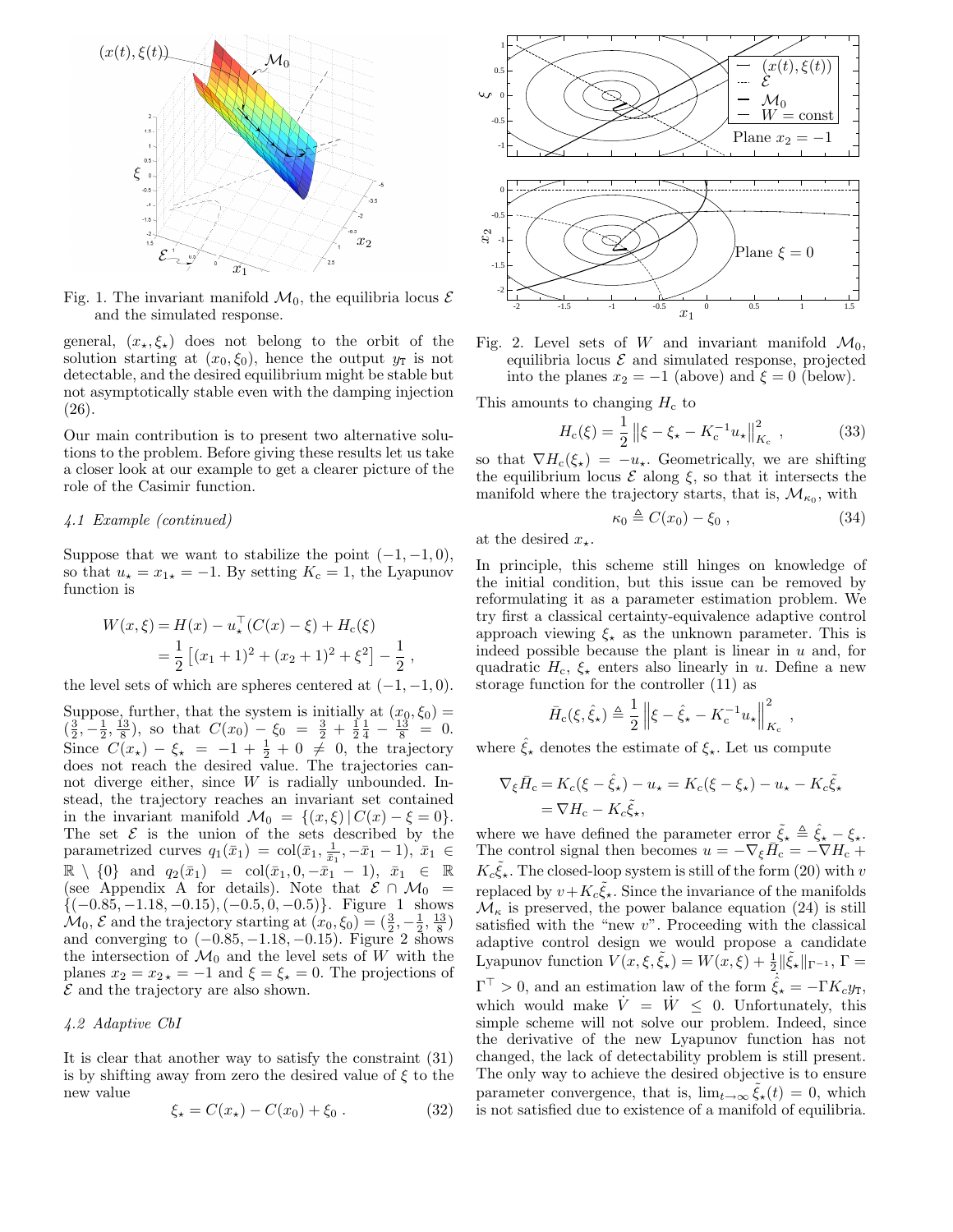It turns out that if we estimate the parameter  $\kappa_0$  (instead of  $\xi_{\star}$ ) and use the invariance of the manifold  $\mathcal{M}_{\kappa_0}$  we can design a scheme that ensures parameter convergence. The result is summarized in the proposition below, which is the adaptive version of Proposition 4.

*Proposition 5.* Consider the PH system  $\Sigma$  (resp.,  $\Sigma_{\text{ps}}$ ) given in (5) (resp., (15)) interconnected through  $\Sigma_I$  (12) (resp.,  $\Sigma_{Ips}$  (16)) with the adaptive controller

$$
\hat{\Sigma}_{\rm c} : \begin{cases}\n\dot{\xi} = u_{\rm c} \\
\dot{k}_0 = -\Gamma(\hat{\kappa}_0 - C(x) + \xi) \\
y_{\rm c} = \nabla_{\xi} \hat{H}_{\rm c}(\xi, \hat{\kappa}_0)\n\end{cases}
$$

where  $\hat{H}_c(\xi, \hat{\kappa}_0) \triangleq \frac{1}{2} ||\xi - C(x_\star) + \hat{\kappa}_0 - K_c^{-1} u_\star||$ 2  $K_c^{\mathstrut}$ ,  $u_{\star}$  is defined in (7) and  $v = -K_v y_T$ .

- (i) Exponential parameter convergence is ensured, more precisely  $\|\hat{\kappa}_0(t) - \kappa_0\| \leq e^{\lambda_{min}\{\Gamma\}t} \|\hat{\kappa}_0(0) - \kappa_0\| = 0$ for all  $t \geq 0$ .
- (ii) For any  $x_{\star} \in \mathcal{E}_x$  the point  $(x_{\star}, \xi_{\star}, 0)$ , where  $\xi_{\star}$  is given in (32), is a stable equilibrium if (28) holds.
- (iii) The orbits of the residual dynamics are confined to the set  $\mathcal{Z} \times \{\xi = \bar{\xi}\}\$ , where  $\bar{\xi}$  is a constant and

$$
\mathcal{Z} \triangleq \left\{ x \mid \begin{pmatrix} \nabla H^{\top} \\ \nabla C^{\top} \end{pmatrix} \right\}.
$$

$$
\cdot [F \nabla H - g (K_c(C(x) - C(x_{\star})) - u_{\star})] = 0 \right\}.
$$

(iv) Suppose no trajectory  $x(t)$  can stay identically in Z, other than isolated points. Then,  $(x_*,\xi_*,0)$  is an asymptotically stable equilibrium. It will be globally asymptotically stable if it is the only point in  $\mathcal Z$  and if W is radially unbounded.

**Proof.** Define  $\tilde{\kappa}_0 \triangleq \tilde{\kappa}_0 - \kappa_0$ . From invariance of the manifold  $\mathcal{M}_{\kappa_0}$  we have that  $\kappa_0 = C(x_0) - \xi_0 = C(x(t))$  –  $\xi(t)$ . Consequently,  $\dot{\tilde{\kappa}}_0 = -\tilde{\Gamma}\tilde{\kappa}_0$ , from which claim (i) follows immediately.

Proceeding as done for the standard adaptive controller above one has that  $\nabla_{\xi}\hat{H}_{c} = \nabla H_{c} - K_{c}\tilde{\kappa}_{0}, u = -\nabla H_{c} +$  $K_c\tilde{\kappa}_0$ , and the power balance equation becomes

$$
\dot{W} = y_{\mathbf{T}}^{\top} (v - K_c \tilde{\kappa}_0) - d_{\mathbf{T}} . \tag{35}
$$

Consider the Lyapunov function candidate  $V(x,\xi,\tilde{\kappa}_0)$  =  $W + \frac{1}{2} ||\tilde{\kappa}_0||^2_{\mu\Gamma^{-1}}$ , with  $\mu > 0$ . Differentiation with respect to time and some standard bounding shows that, for all  $K_v, K_c, \Gamma$ , there exists  $\mu$  such that

$$
\dot{V} \le -d_{\rm T} - \epsilon (\|y_{\rm T}\|^2 + \|\tilde{\kappa}_0\|^2) \tag{36}
$$

holds for some  $\epsilon > 0$ , which shows that V is a Lyapunov function, so the equilibrium is stable establishing (ii).

Now, we apply LaSalle's Theorem [La Salle and Lefschetz, 1961] and conclude from (36) that  $d_{\text{T}}$  and  $y_{\text{T}}$  tend to zero as  $t \to \infty$ . The residual dynamics are obtained imposing to the system the restrictions  $d_{\text{T}} = 0$ ,  $y_{\text{T}} = 0$  and  $\tilde{\kappa}_0 = 0$ . First, note that with  $\tilde{\kappa}_0 = 0$  the dynamics reduce to  $\Sigma_{\text{T}}$ . Second,  $y_T = 0$  implies  $v = 0$  and  $\xi = 0$ , consequently  $\xi = \overline{\xi}$ . Furthermore, from the equation of  $\xi$ , we have

Now, recall that the dissipation is

$$
0 = \dot{\xi} = \nabla C^{\top} \left[ F \nabla H - g \nabla H_c(\bar{\xi}) \right] . \tag{37}
$$

 $0 = d_{\mathtt{T}} = -\nabla H_{\mathtt{T}}^\top F_{\mathtt{T}} \nabla H_{\mathtt{T}}$  $=-\left(\nabla H^\top\nabla H_{\rm c}^\top\right)\left(\frac{I}{\nabla\mathcal{C}}\right)$  $\left(\begin{matrix} I \\ \nabla C\end{matrix}\right)(F - g)\left(\begin{matrix} \nabla H \ \nabla H_0 \end{matrix}\right)$  $\nabla H_{\rm c}$  $\setminus$  $= (\nabla H^{\top} + \nabla H_{\rm c}^{\top} \nabla C^{\top}) (F \nabla H - g \nabla H_{\rm c})$ , (38)

which combined with (37) yields,

$$
\nabla H^{\top} \left[ F(x) \nabla H(x) - g(x) \nabla H_c(\bar{\xi}) \right] = 0. \quad (39)
$$

The proof of (iii) is completed noting that  $C(x) - \bar{\xi} = \kappa_0$ and evaluating  $\nabla H_c$  at  $\bar{\xi}$ .

The proof of (iv) is a direct consequence of the celebrated theorem by Barbashin and Krasovskii [1952].  $\Box$ 

# 4.3 Example (continued)

We now apply adaptive CbI to the example. Except for points on the hyperbola  $x_1x_2 = 1$ , the matrix

$$
\begin{pmatrix} \nabla H^{\top} \\ \nabla C^{\top} \end{pmatrix} = \begin{pmatrix} x_1 & 1 \\ 1 & x_2 \end{pmatrix} \tag{40}
$$

is non-singular, so the orbits of the residual dynamics are confined to equilibrium points  $\bar{x} \in \mathcal{E}$  satisfying

$$
F(\bar{x})\nabla H(\bar{x}) - g(\bar{x})(C(\bar{x}) - C(x_{\star}) + u_{\star}) = 0.
$$

For all  $x_1^* < -\frac{1}{2}$  the only solutions of the above equation  $\arg \theta \quad \bar{x}^I \ = \ col(x_{1\star}, x_{2\star}) \ \text{ and } \ \bar{x}^{II} \ = \ col(x_{1\star} + \frac{1}{4}x_{2\star}^2, 0).$ When  $x_1x_2 = 1$ , the vector col $(x_2, -1)$  is an eigenvector associated to the zero eigenvalue of the matrix (40), so points  $\bar{x}$  satisfying

$$
F(\bar{x})\nabla H(\bar{x}) - g(\bar{x})(C(\bar{x}) - C(x_{\star}) + u_{\star}) = \begin{pmatrix} \bar{x}_2 \\ -1 \end{pmatrix} \psi(\bar{x})
$$

for some function  $\psi : \mathbb{R}^2 \to \mathbb{R}$  can also contain the orbits of the residual dynamics. Since  $\bar{x}_1 \bar{x}_2 = 1$  implies  $g^{\perp}(\bar{x})F(\bar{x})\nabla H(\bar{x})=0$  (see Appendix A for details), then one obtains  $g^{\perp}(\bar{x}) \text{col}(\bar{x}_2, -1) = 0$ . The solution set of the previous equation is empty, which implies that

$$
\mathcal{Z} = \left\{ \text{col}(x_{1\star}, x_{2\star}), \text{col}\left(x_{1\star} + \frac{1}{4}x_{2\star}^2, 0\right) \right\}.
$$

Figure 3 shows that now  $\mathcal{M}_0$  and  $\mathcal E$  intersect at the desired  $x_{\star}$ . Convergence towards the desired value is achieved with the adaptive scheme.

#### 4.4 Controller damping injection CbI

Another possible way to achieve convergence, is to destroy the invariance of the Casimirs adding a damping injection to the controller. The idea is to go back to the previous controller storage function (27), that we repeat here for ease of reference

$$
H_c(\xi) = \frac{1}{2} \left\| \xi - K_c^{-1} u_\star \right\|_{K_c}^2, \qquad (41)
$$

but add an extra virtual input  $w \in \mathbb{R}^m$  to the controller through the interconnection, that is,

$$
\Sigma_{I\,\,w} : \left\{ \begin{pmatrix} u \\ u_c \end{pmatrix} = \begin{pmatrix} 0 & -1 \\ 1 & 0 \end{pmatrix} \begin{pmatrix} y_T \\ y_c \end{pmatrix} + \begin{pmatrix} v \\ w \end{pmatrix} \right. . \tag{42}
$$

 $^6\,$  The details are not shown, but this fact can be verified by looking at the discriminant of the resulting cubic polynomial.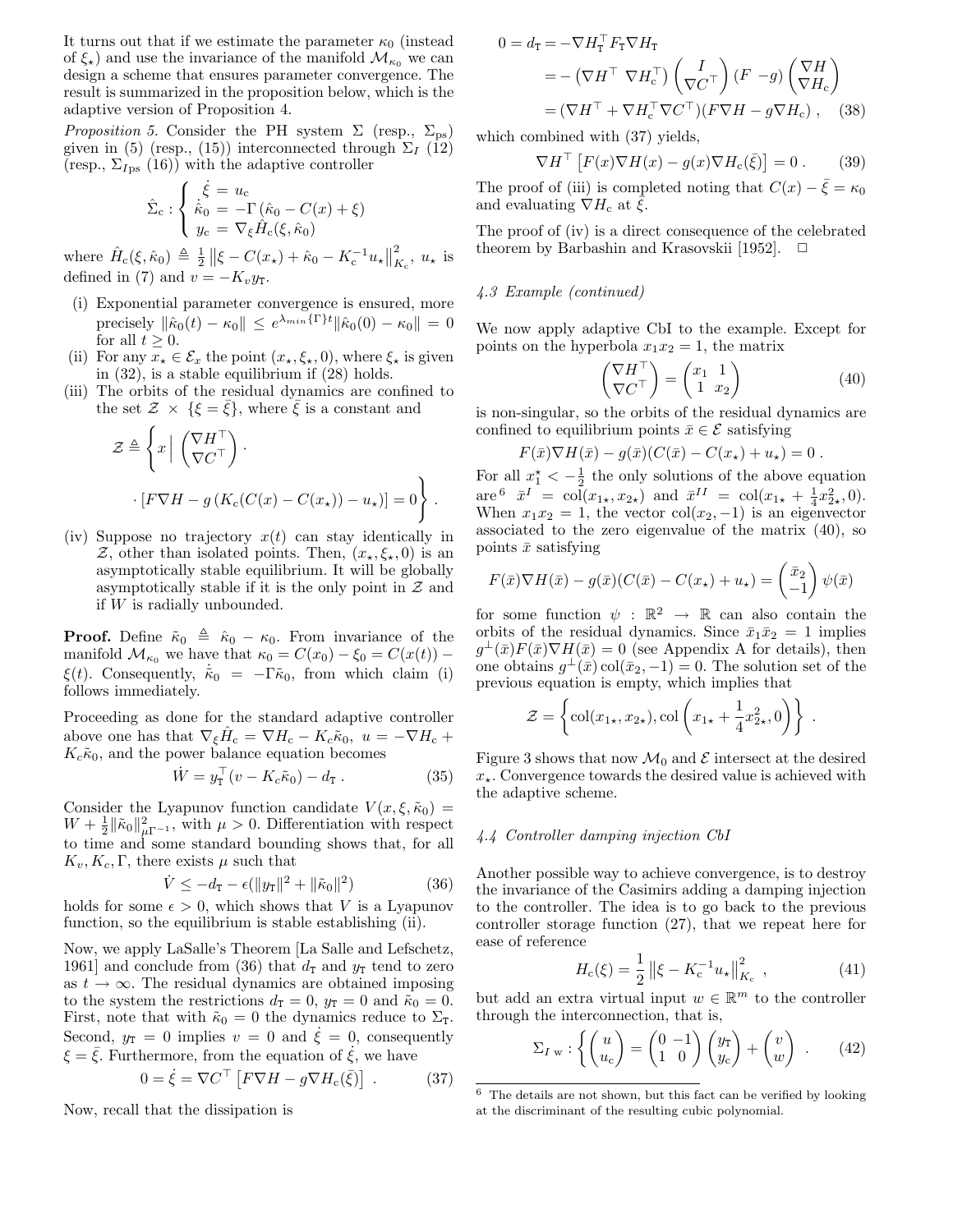

Fig. 3. Level sets of W and invariant manifold  $\mathcal{M}_0$ , all intersected with the planes  $x_2 = -1$  (above) and  $\xi = -\frac{1}{2}$  (below). Equilibrium set  $\mathcal{E}$  and simulated response, both projected into the planes  $x_2 = -1$  and  $\xi = -\frac{1}{2}.$ 

The interconnected system takes the form

$$
\Sigma_{\mathbf{T}w} : \begin{cases} \begin{pmatrix} \dot{x} \\ \dot{\xi} \end{pmatrix} = F_{\mathbf{T}} \nabla H_{\mathbf{T}} + g_{\mathbf{T}} v + \begin{pmatrix} 0 \\ I \end{pmatrix} w \\ y_{\mathbf{T}} = g_{\mathbf{T}}^{\top} \nabla H_{\mathbf{T}} \\ z = \begin{pmatrix} 0 & I \end{pmatrix} \nabla W \end{cases} . \tag{43}
$$

where we have defined the corresponding conjugate output z. Notice that, for all  $w \neq 0$ , the invariance of the manifolds  $\mathcal{M}_{\kappa}$  has been destroyed because  $\dot{C} - \dot{\xi} = -w$ . However, the time derivative of  $W$  is

$$
\dot{W} = -d_{\mathbf{T}} + y_{\mathbf{T}}^{\top} v + z^{\top} w , \qquad (44)
$$

so the new system is also cyclo-passive with the same storage function W and port variables  $((y_T, z), (v, w))$ .

*Proposition 6.* Consider  $\Sigma_{\text{Tw}}$  with  $H_c$  given by (41), with  $u_{\star}$  defined in (7), v by (26) and

$$
w = -K_{w}z \ , \quad K_{w} = K_{w}^{\top} > 0 \ . \tag{45}
$$

- (i) For any  $x_{\star} \in \mathcal{E}_x$  the point  $(x_{\star}, 0)$  is a stable equilibrium if (28) holds.
- (ii) The orbits of the residual dynamics are confined to the set  $\mathcal{Z}_{w} \times \{\xi = 0\}$ , where

$$
\mathcal{Z}_{\mathbf{w}} = \left\{ x \left| \begin{array}{c} \left( \nabla H^{\top} \\ \nabla C^{\top} \end{array} \right) [F \nabla H - g u_{\star}] = 0 \right\} \right. .
$$

(iii) If no trajectory  $x(t)$  can stay identically in  $\mathcal{Z}_{w}$ , other than isolated points,  $(x_\star, 0)$  is an asymptotically stable equilibrium. It will be globally asymptotically stable if it is the only point in  $\mathcal{Z}_{w}$  and if W is radially unbounded.

**Proof.** Take  $W$  as a candidate Lyapunov function. Equations (44), (26) and (45) imply that it is a Lyapunov function and (i) follows. Applying LaSalle's Theorem gives that  $d_{\text{T}}$ ,  $y_{\text{T}}$  and z tend to zero as  $t \to \infty$ . The residual dynamics are those of  $\Sigma_{T w}$  with the restrictions  $d_T = 0$ ,  $y_T = 0$  and  $z = 0$ . From the latter it follows that  $\nabla_{\xi} W = 0$ , which implies  $\nabla H_c = \nabla \Phi(C(x) - \xi) = u_\star$ , which in turn implies  $\xi = 0$ . From the equation of  $\xi$ , with  $\xi = v = w = 0$ , we get  $0 = \dot{\xi} = \nabla C^{\top}(x) [F(x) \nabla H(x) - g(x) u_{\star}] = 0$ , which is the second row in  $\mathcal{Z}_{w}$ . From this equation and (38) one is





Fig. 4. Level sets of W intersected with the planes  $x_2 = -1$ (above) and  $\xi = 0$  (below). Equilibria locus  $\mathcal E$  and simulated response, both projected into the planes  $x_2 = -1$  and  $\xi = 0$ .

lead to conclude that  $\nabla H^{\top}(x)[F(x)\nabla H(x) - q(x)u_{\star}] = 0$ , that gives the first row, and completes the proof of (ii).

Point (iii) follows from Barbashin-Krasovskii's Theorem.  $\square$ 

## 4.5 Example (continued)

We now apply controller damping injection CbI to the system of the example. The analysis follows along the same lines as in the adaptive CbI scenario. In this case  $\mathcal{Z}_{w} =$  $\{\text{col}(x_{1\star},x_{2\star}),\text{col}(x_{1\star},0)\}.$  Figure 4 shows the trajectories of the system for  $K_w = 2$ . These are no longer restricted to  $\mathcal{M}_0$ . Again, convergence to  $x_{\star}$  is achieved.

Simulations show that for the initial condition  $(x_0,\xi_0)$  =  $(-1/2, 1/2, 0)$ , convergence of the state of  $\Sigma_{\text{t}}$  is towards  $(x_{1\star} + x_{2\star}^2/4, 0) = (-3/4, 0)$  for the adaptive CbI and towards  $(x_{1\star}, 0) = (-1, 0)$  for the controller damping injection CbI. Indeed, since  $\mathcal{Z}$  and  $\mathcal{Z}_{w}$  contain more than one point, stability is global but convergence is not. Notice, however, that in the controller damping injection scenario, the exact value of the unwanted equilibrium is known. This, together with the fact that the Lyapunov function  $W$  is non-decreasing over time, allows to obtain an estimate of the region of attraction: the open ball centered at col( $x_{1\star},x_{2\star},0$ ) and of radius  $\Vert \text{col}(x_{1\star},x_{2\star},0) \operatorname{col}(x_{1\star}, 0, 0)$  $\| = |x_{2\star}|$ .

#### 5. CONCLUSIONS

We have shown that the existence of the Casimir functions, inherent in the CbI design methodology, present an obstacle for asymptotic convergence of the state towards a desired equilibrium. In order to surmount this obstacle, two variations of the method have been developed. Paradoxically, once the modified versions are used, the same Casimir functions narrow the possible limit sets, thus contributing to the desired asymptotic behaviour. The Casimir functions also simplify the analysis of such limit sets, as they provide m algebraic constraints that, as shown in the example, can sometimes obviate the need to